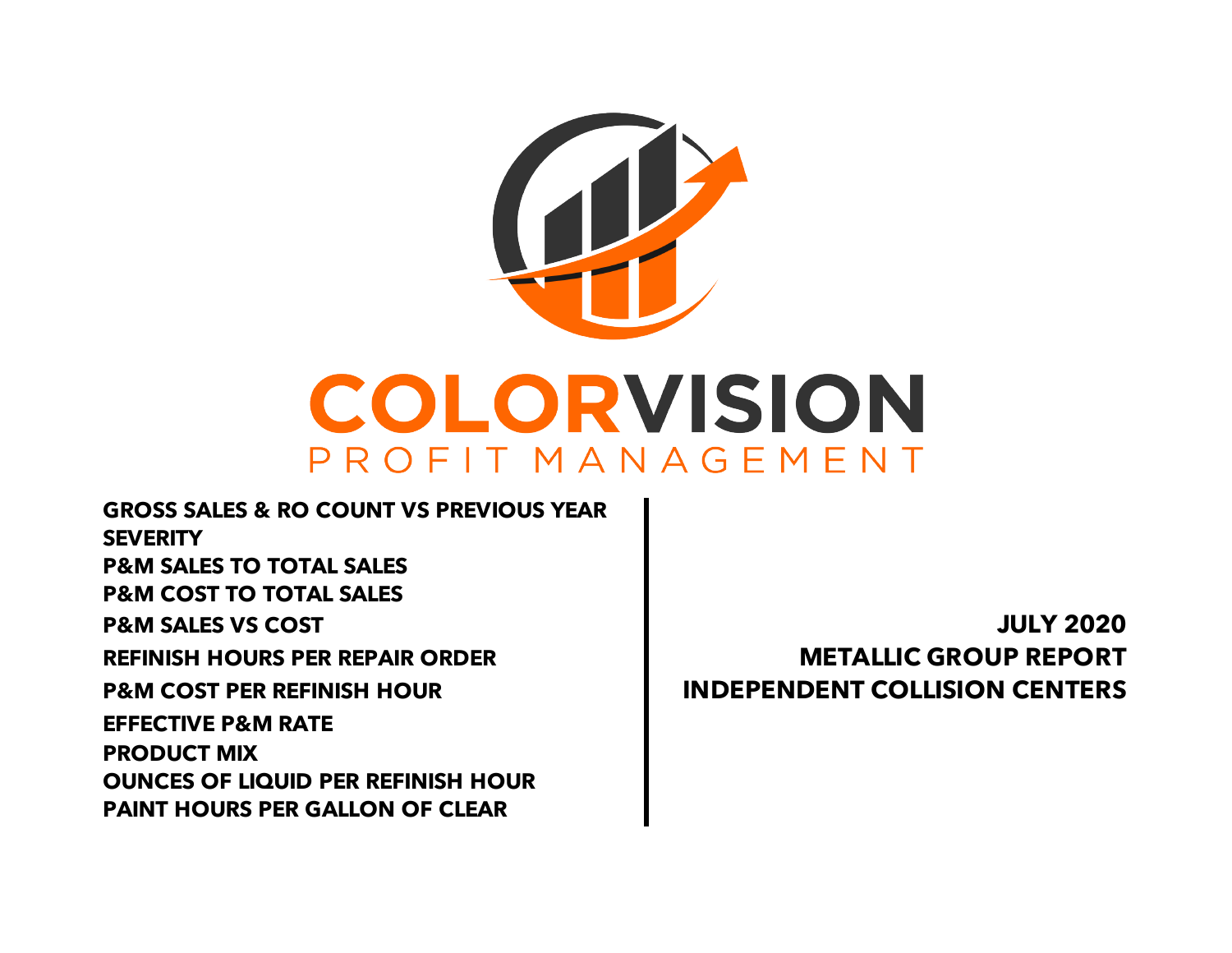

#### **YTD GROSS SALES & RO COUNT GROWTH VS PRIOR PERIOD**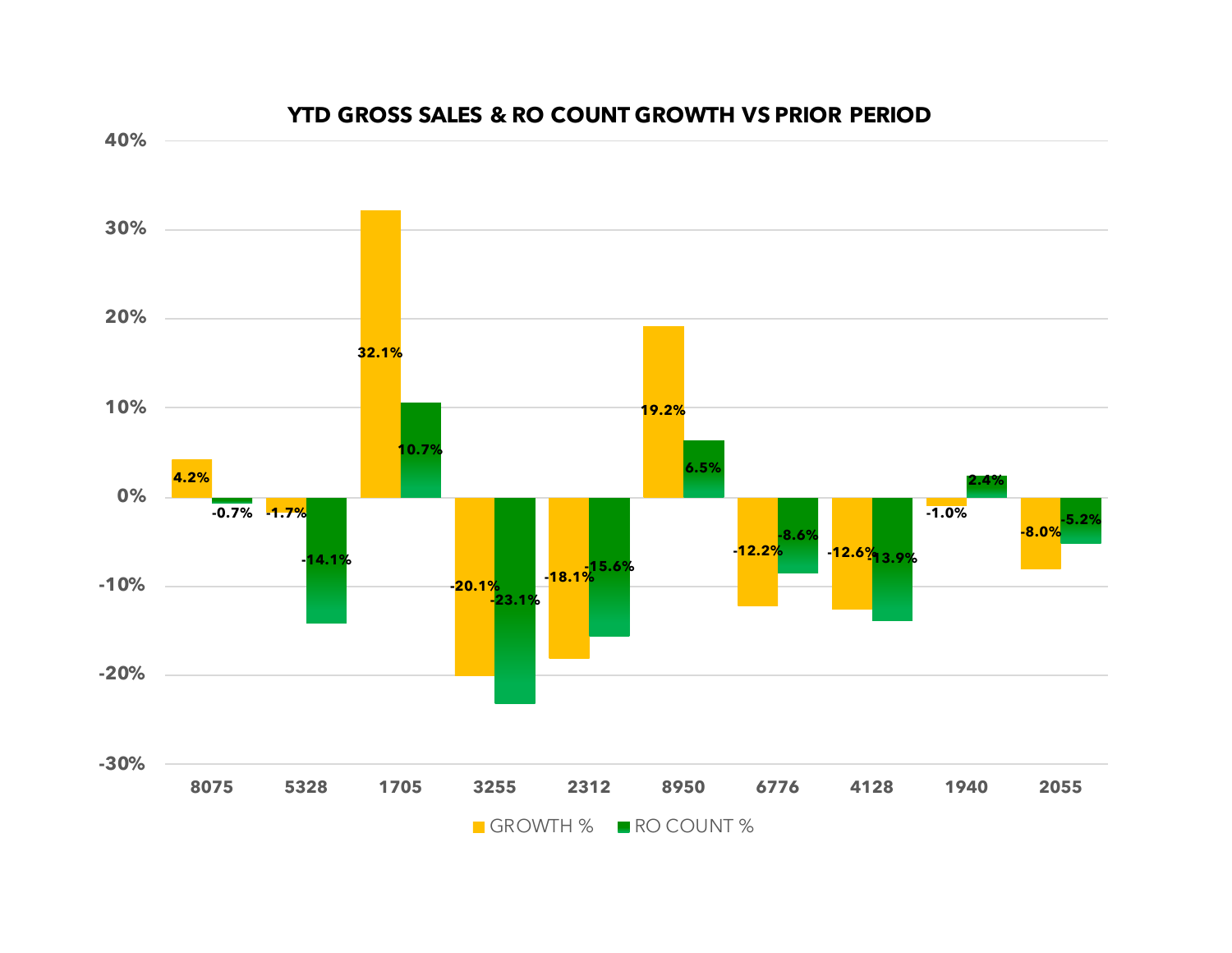

### **YTD SEVERITY**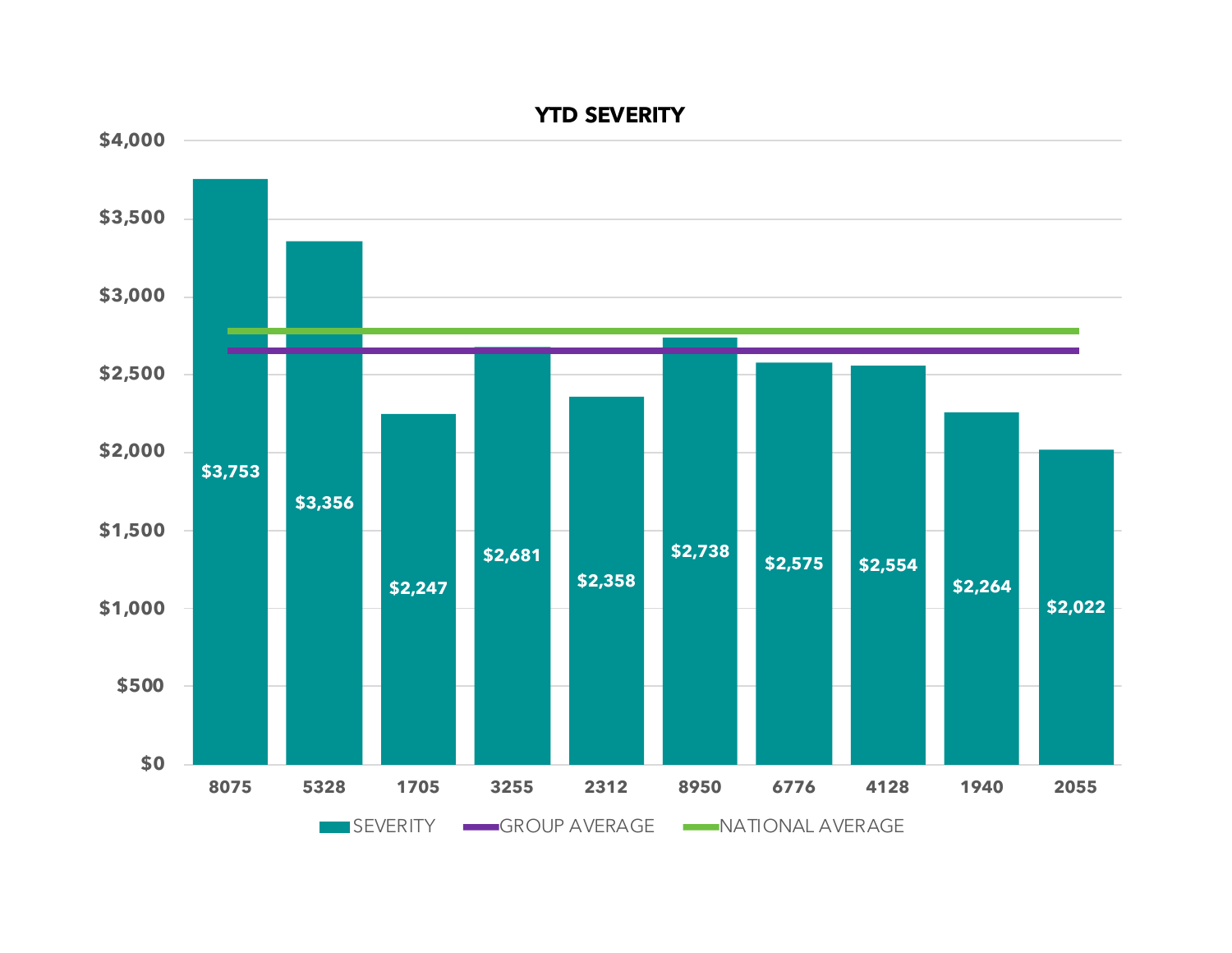## **YTD P&M SALES % TO TOTAL SALES**

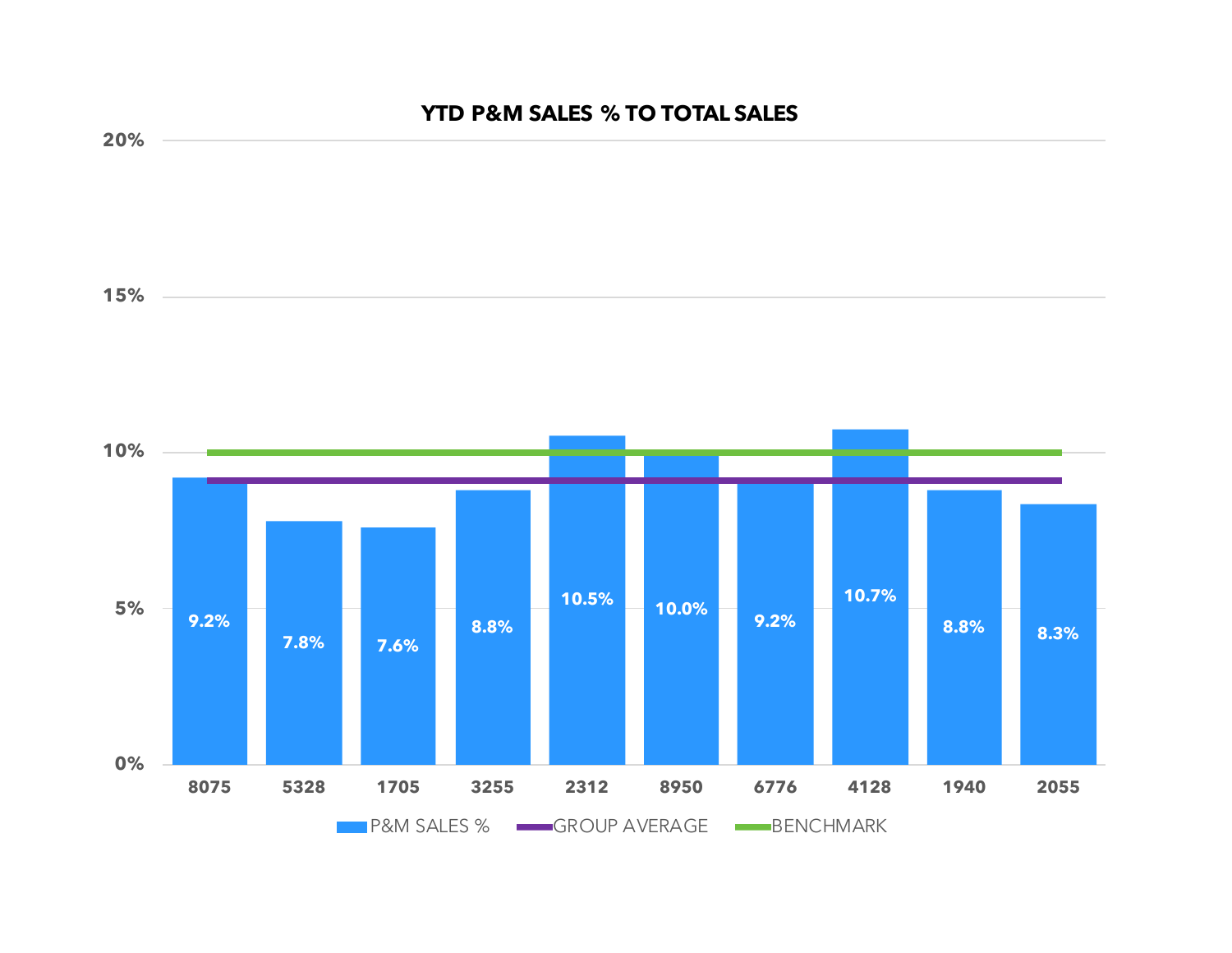# **YTD P&M COST % TO TOTAL SALES**



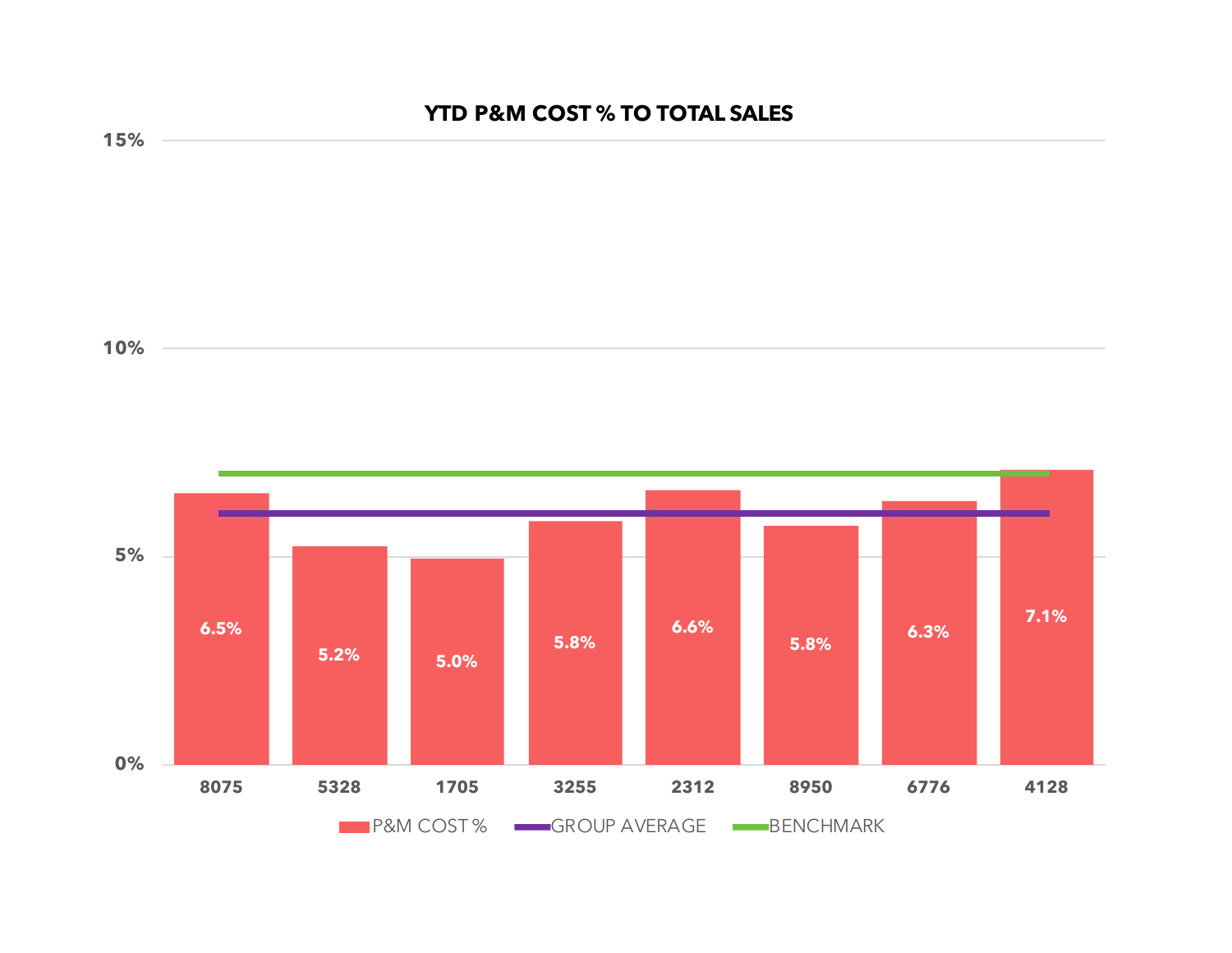## **YTD P&M SALES VS COST**



**15%**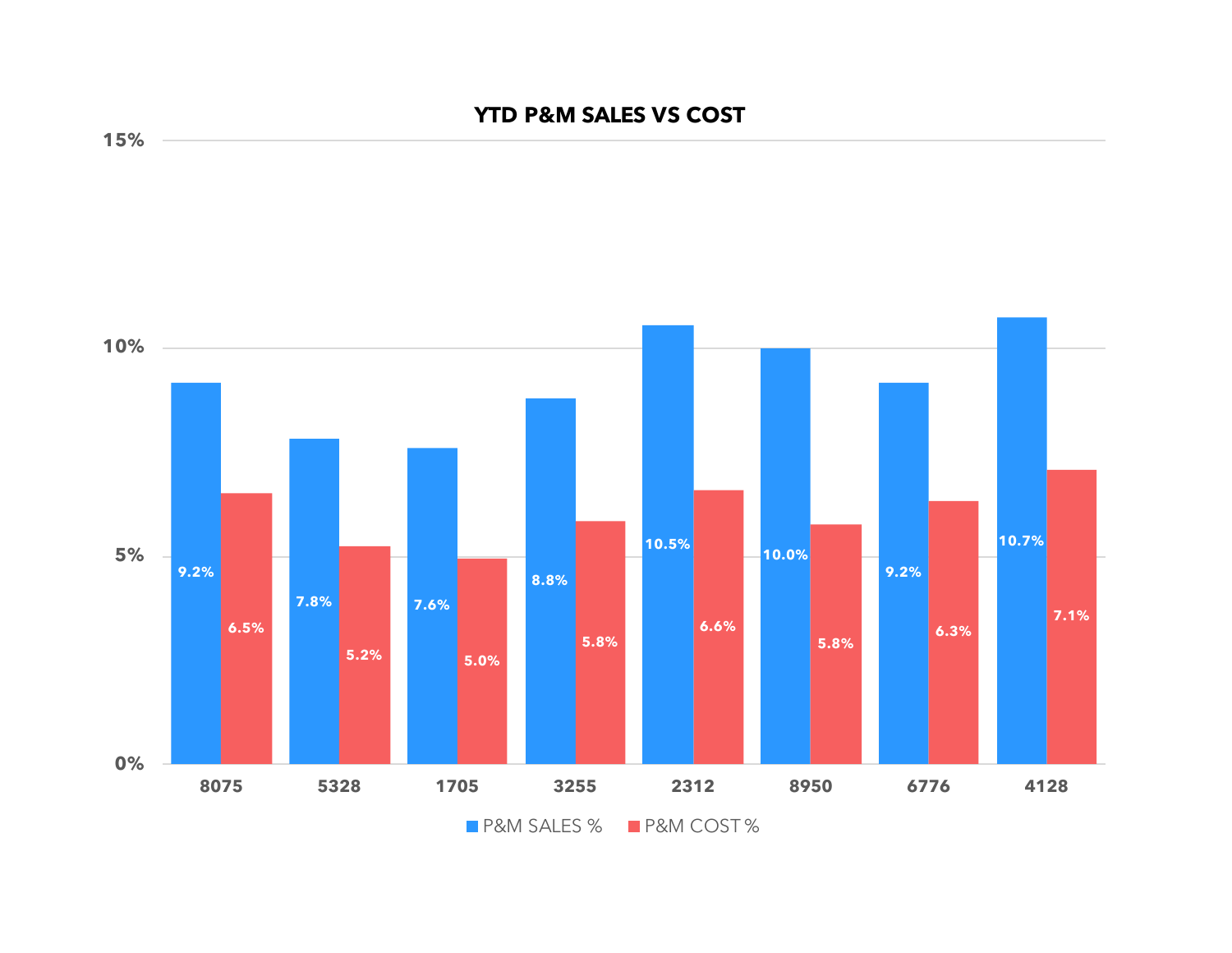

### **YTD REFINISH HOURS PER REPAIR ORDER**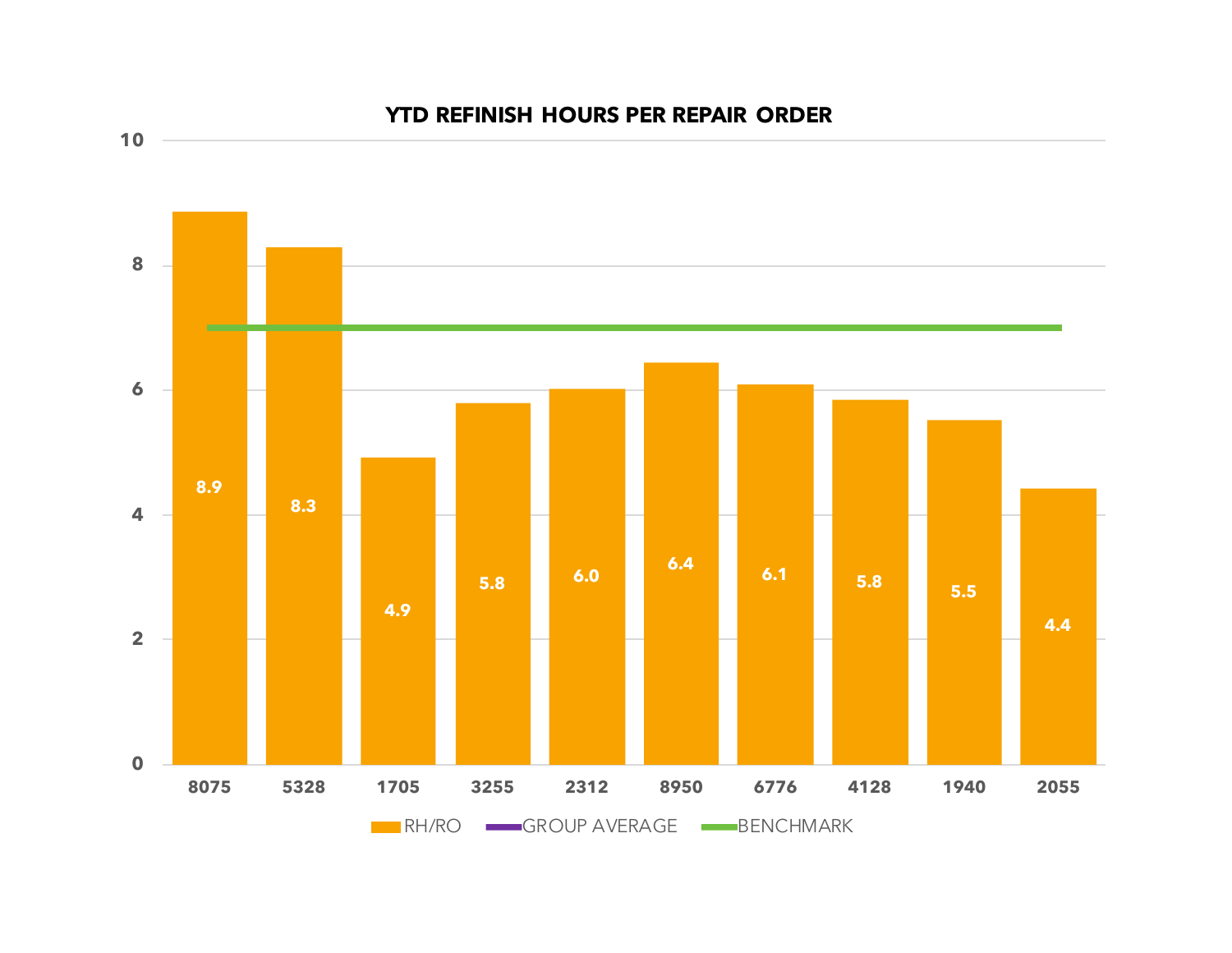

#### **YTD P&M COST PER REFINISH HOUR**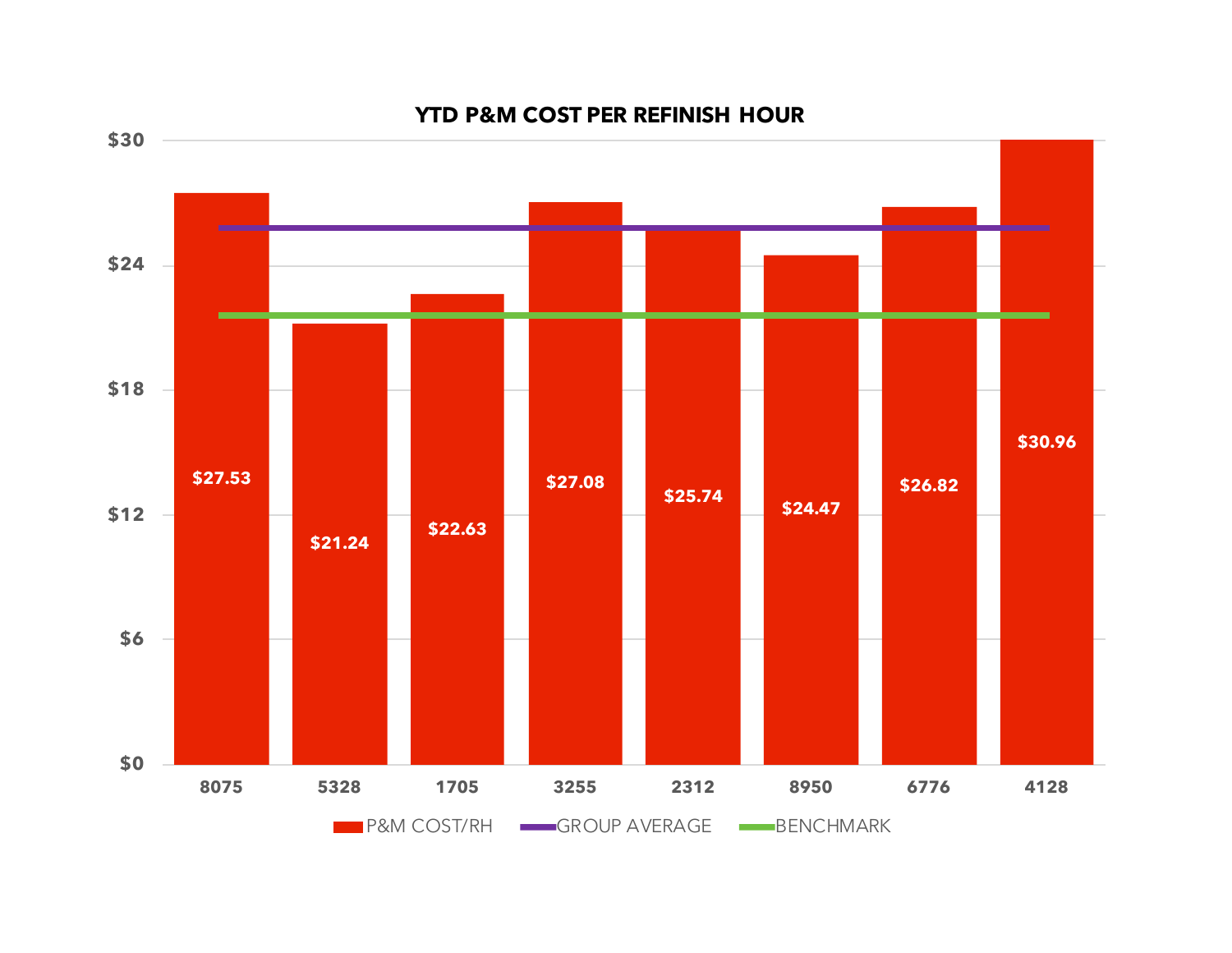# **\$38.87 \$31.69 \$34.82 \$40.83 \$41.23 \$42.57 \$38.88 \$46.99 \$36.15 \$38.09 \$0 \$10 \$20 \$30 \$40 \$50 8075 5328 1705 3255 2312 8950 6776 4128 1940 2055**

**P&M RATE** GROUP AVERAGE

**YTD EFFECTIVE P&M RATE**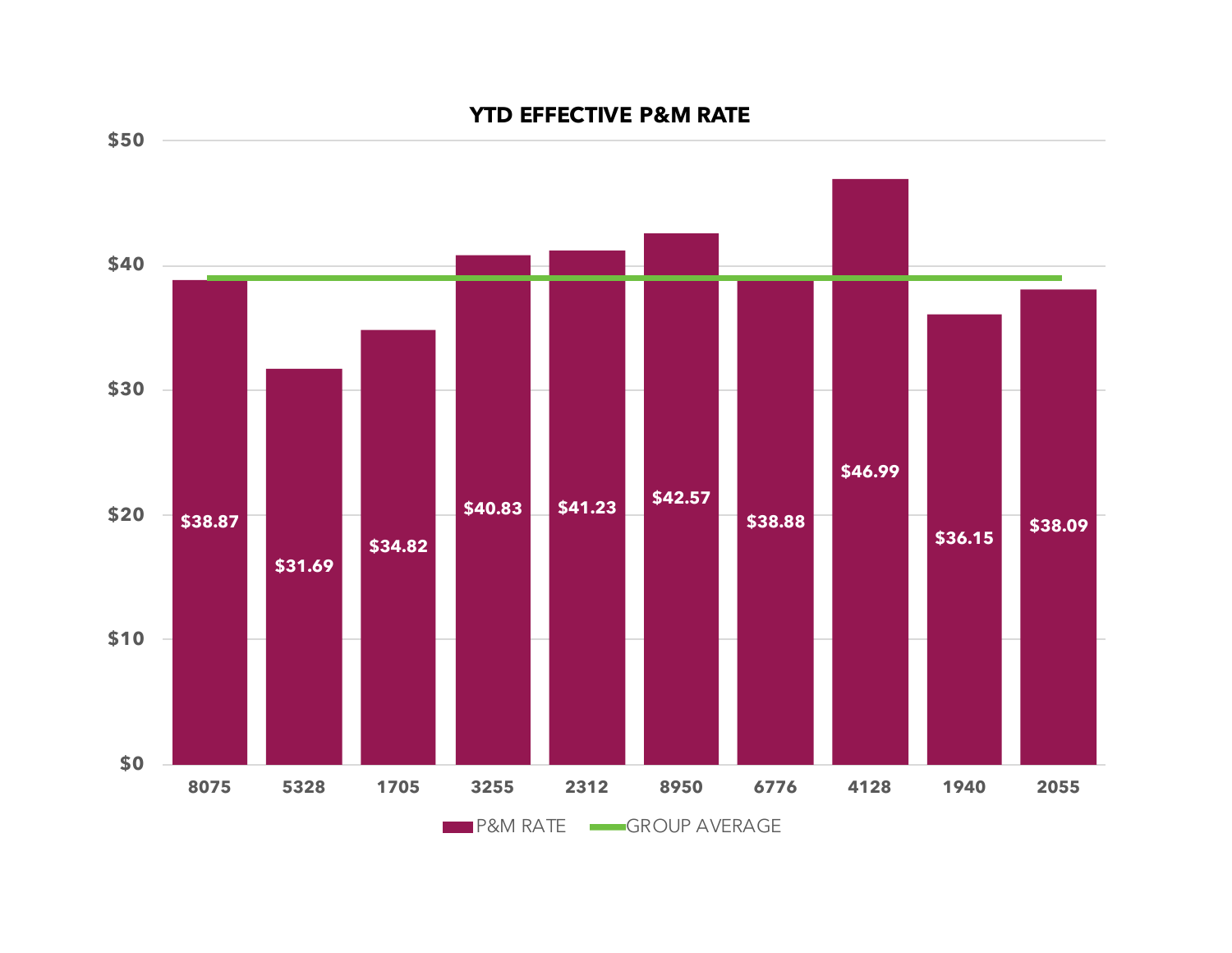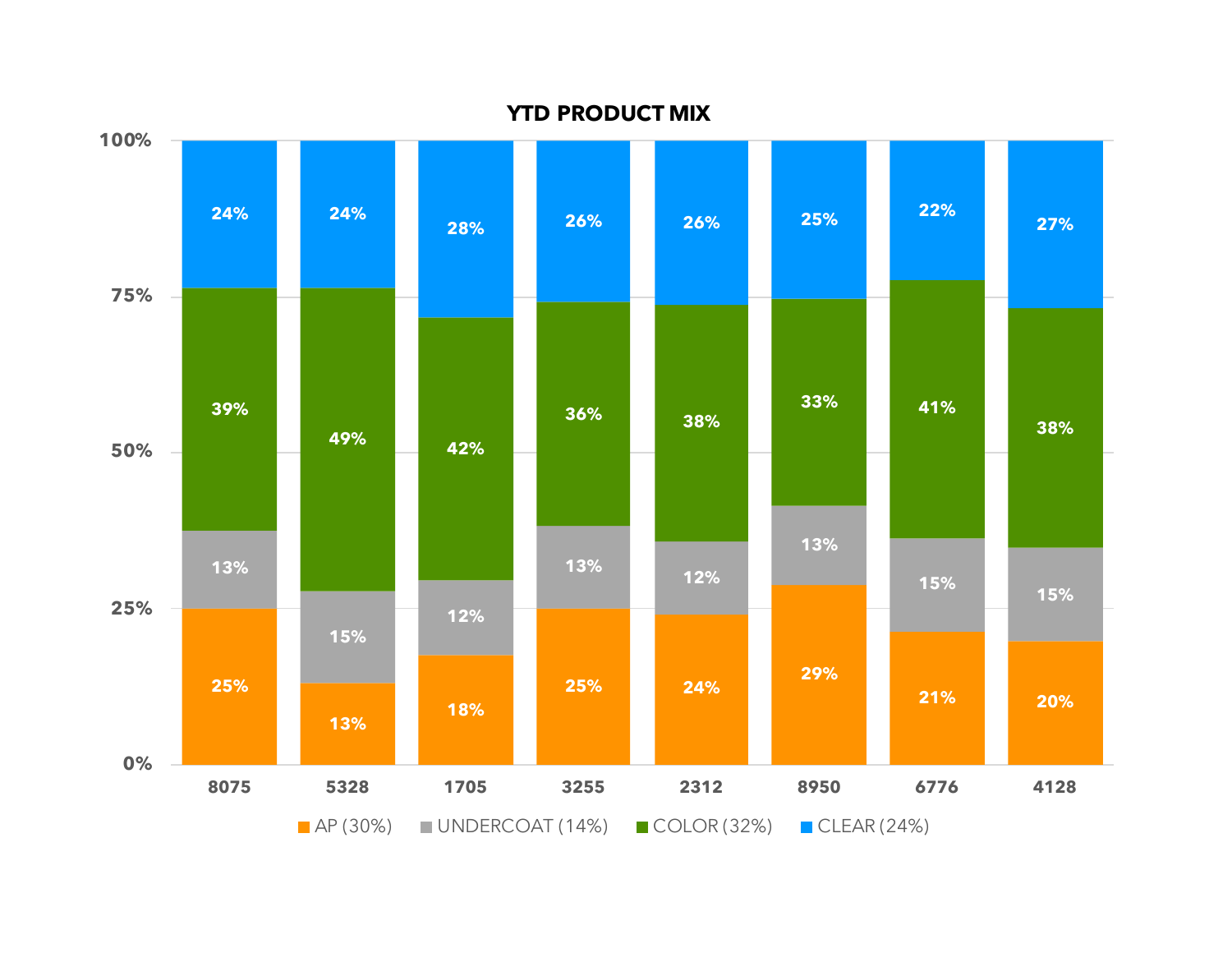



**10**